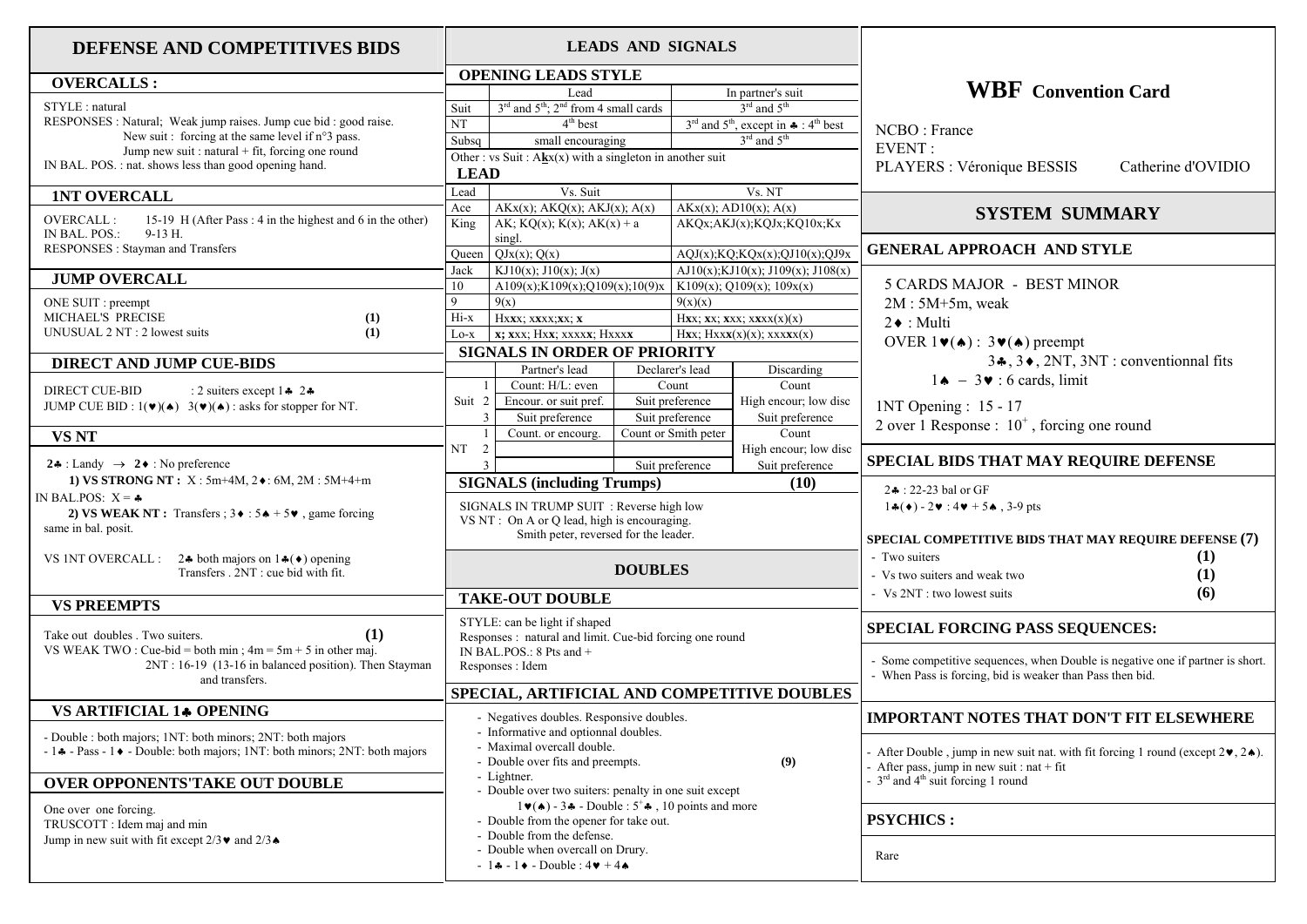|                                    | $\mathbf{A}$<br>${\bf R}$<br>T           | <b>NUMBER</b><br>OF<br><b>CARDS</b>            | <b>DESCRIPTION</b>                                                                                                                            | $\mathbf X$<br><b>Négatif</b><br>thru | <b>RESPONSES</b>                                                                                                                                                                                                                                                                                                                                             | <b>SUBSEQUENT AUCTION</b>                                                                                                                                                                                | <b>MODIFICATION OVER COMPETITION</b><br>AND WITH PASS PARTNER                                                                                                                                                                                                                                    |  |  |
|------------------------------------|------------------------------------------|------------------------------------------------|-----------------------------------------------------------------------------------------------------------------------------------------------|---------------------------------------|--------------------------------------------------------------------------------------------------------------------------------------------------------------------------------------------------------------------------------------------------------------------------------------------------------------------------------------------------------------|----------------------------------------------------------------------------------------------------------------------------------------------------------------------------------------------------------|--------------------------------------------------------------------------------------------------------------------------------------------------------------------------------------------------------------------------------------------------------------------------------------------------|--|--|
| $1 -$<br>$1 \bullet$               |                                          | 3                                              | $10+$<br>$10 +$                                                                                                                               | $4 \spadesuit$<br>$4\spadesuit$       | $1 - 2 + 5 + 4$ , 9-11 H.<br>$1m - 2 \cdot 5 \cdot 5 + 4 \cdot 3/9$ H.<br>$1 \bullet -3 \bullet : 5 \bullet +4 \bullet$ , 9-11 H.                                                                                                                                                                                                                            | 1m - 1M - Splinters<br>1m - 1M - 3NT: 4432 or 5422<br>$1m - 1M - 4m$ : 6m + 4M.<br>2,4, 2♦ relays after 1NT rebid<br>(8)<br>$1 \cdot -2 \cdot -2NT$ : 12-14 or 18-19                                     | AFTER PASS : Jumps nat + fit<br>AFTER OVERCALL : Jumps weak in majors.<br>$1 - 1 + 1 = 4 + 1$<br>$1 \bullet - 1 \bullet - X : 4 + \bullet$<br>$1 \vee 1 \wedge 1 \wedge 4 + \wedge 4 + \vee 4 \wedge 4$<br>AFTER INT OVERCALL : 2. t both majors;<br>Others transfers; 2NT : cue bid with fit    |  |  |
| $1\bullet$<br>$1\spadesuit$        |                                          | 5                                              | $10+$<br>$10+$                                                                                                                                | $4\spadesuit$<br>$4\bullet$           | $1\blacktriangledown -2\blacktriangle + 5\blacktriangle + 3\blacktriangledown$ , limit<br>$1M - 3 + : 4M$ , limit<br>$1M - 3 \div : 3M$ , 10-11 bal<br>$1\vee -3\wedge 4\clubsuit 4\vee \neg$ : sg $\wedge$ , $\clubsuit$ , $\leftrightarrow$<br>$3M:4M$ , preempt<br>2NT: 4M, GF. 3NT: 4M, 12-14<br>(11)<br>$1 \triangle - 3 \triangleright 6$ cards, limit | Splinters<br>2,4, 2♦ relays after 1NT rebid<br>(8)                                                                                                                                                       | <b>AFTER PASS: DRURY</b><br>(5)<br>$2SA:4M + a short, limit$<br>Jump : nat + fit, forcing<br>AFTER OVERCALL : 2NT : 4M; limit<br>Weak jumps (or nat $+$ fit if Pass before)<br>AFTER X : 1NT, 2T, $2\bullet$ , $2\bullet$ transfers<br>AFTER 1NT OVERCALL : Transfers; 2NT :<br>cue bid with fit |  |  |
| 1NT                                |                                          |                                                | $15 - 17$                                                                                                                                     | $4\bullet$                            | (3)<br>$2*$ : STAYMAN. 4 responses.<br>$2\bullet$ , $2\bullet$ , $2\bullet$ , $3\bullet$ : Transfers<br>$3 \bullet$ : shows 4M333.9 <sup>+</sup><br>4. : both minors 14-15 . 5422<br>$4\bullet:5\bullet+5\bullet$                                                                                                                                            | $1NT - 2 - - 2 \cdot (no 4 maj) - 3 \cdot 5 + 4 \cdot 7$<br>$34:54 + 44$<br>$1NT - 2 - - 2NT(4v + 4 - ) - 3/4 +$ : transf. v<br>$3/4 \cdot$ : transf. $\triangle$<br>1NT - 3♦ - opener may bid 3M or 3NT | <b>AFTER OVERCALL:</b><br>Double is negative or Stayman<br>Rubensohl and transfers<br>(4)                                                                                                                                                                                                        |  |  |
| $2 -$                              | $\mathbf x$                              | $\mathbf{0}$                                   | <b>GAME FORCING</b><br>OR 22-23 BALANCED                                                                                                      | $4\bullet$                            | $2 \cdot 0$ : 0/1 contr. $2 \cdot 2$ contr. $2 \cdot 3$ + contr                                                                                                                                                                                                                                                                                              | $2\clubsuit - 2\blacktriangleright - 2\blacktriangleright$ : 22-23 bal or nat GF $\rightarrow$ 2 $\blacktriangleright$ : relay<br>Stayman and transfers on 2NT rebid.                                    | 24 - x - Double : nothing if $x \ge 4$ . values if<br>x < 4                                                                                                                                                                                                                                      |  |  |
| $2\bullet$                         | $\mathbf x$                              | $\bf{0}$                                       | <b>MULTI</b>                                                                                                                                  |                                       | $2/3/4$ $\bullet$ : Pass or correct<br>$2NT :$ relay<br>$4$ $\bullet$ : asks<br>$4\bullet$ : give your suit                                                                                                                                                                                                                                                  | $2 \cdot -4 \cdot -4 \cdot = \cdot$<br>$4 \cdot = \triangle$                                                                                                                                             | Penalty doubles                                                                                                                                                                                                                                                                                  |  |  |
| $2\bullet$<br>$2\star$             |                                          | 5                                              | $5M+5m$ , weak                                                                                                                                |                                       | 2NT: asks for minor<br>New suit forcing                                                                                                                                                                                                                                                                                                                      |                                                                                                                                                                                                          | Penalty Double                                                                                                                                                                                                                                                                                   |  |  |
| 2NT                                |                                          |                                                | 20-21 HCP                                                                                                                                     | $4\bullet$                            | 3. : STAYMAN . 4 responses<br>3 + , 3 + , 3 + , 4 $\bullet$ : Transfers<br>$4 \cdot 5 + 5 \cdot$<br>$4\blacktriangleright, 4\blacktriangle$ : both minors                                                                                                                                                                                                    | $2NT - 3 \cdot / \cdot \cdot = 3 \cdot / \cdot =$ no fit or bad hand<br>3NT : fit<br>$2NT - 3A - 3A - 3V/3A : 5A/V + 4V/A$                                                                               | Negative Double                                                                                                                                                                                                                                                                                  |  |  |
| 3m<br>3M<br>3NT<br>4m<br>4M<br>4NT | $\boldsymbol{\mathrm{X}}$<br>$\mathbf x$ | $\overline{7}$<br>$\overline{7}$<br>7/8<br>7/8 | Preempt<br><b>Preempt</b><br>ARDxxxx in $\bullet$ or $\bullet$ in 1 <sup>st</sup> & 2 <sup>nd</sup><br>Preempt<br>Preempt<br><b>Blackwood</b> |                                       | Control at the $4th$ level<br>Control at the 4 <sup>th</sup> level<br>Control at the 4 <sup>th</sup> level<br>Control at the 4 <sup>th</sup> level<br>Askings bids at the 5 <sup>th</sup> level                                                                                                                                                              | <b>SLAM APPROACH AND CONVENTIONS</b><br>- $4NT : 5KC$ . Responses : $30-41-52-52+Q$<br>- Josephine<br>- 5NT : grand slam force<br>- Controls and cue-bids<br>- Asking bids                               |                                                                                                                                                                                                                                                                                                  |  |  |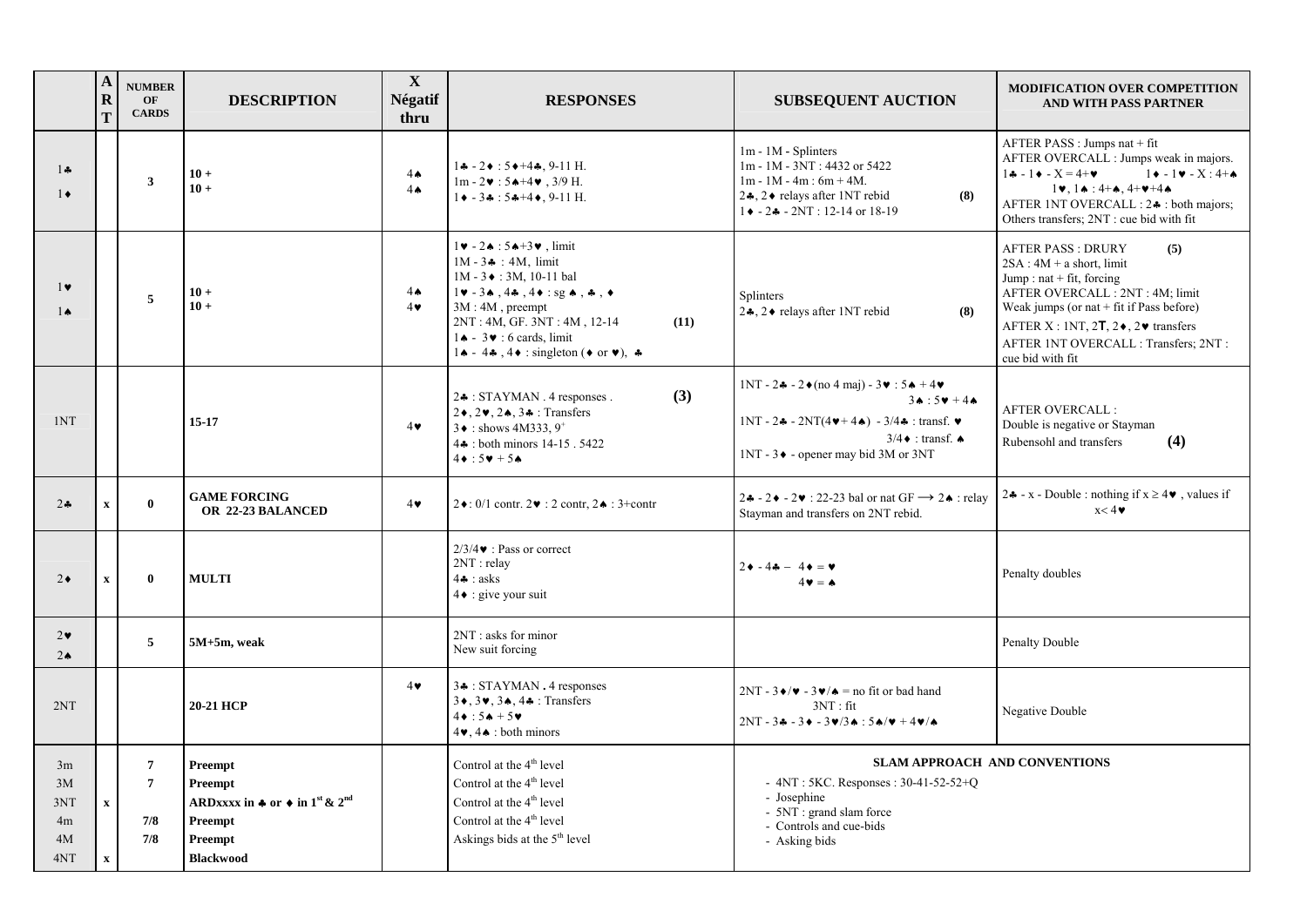|     |                                                                                                                                                                                                  |                                                                 |                                                                                                                                                           | WBF SUPPLEMENTARY SHEET                                                                                                                                                 |                                                                                              |                               |  |                                         | PAGE 1                                                                                                                                |  |
|-----|--------------------------------------------------------------------------------------------------------------------------------------------------------------------------------------------------|-----------------------------------------------------------------|-----------------------------------------------------------------------------------------------------------------------------------------------------------|-------------------------------------------------------------------------------------------------------------------------------------------------------------------------|----------------------------------------------------------------------------------------------|-------------------------------|--|-----------------------------------------|---------------------------------------------------------------------------------------------------------------------------------------|--|
|     | NCBO: FRANCE                                                                                                                                                                                     |                                                                 | <b>PLAYERS: BESSIS - D'OVIDIO</b>                                                                                                                         |                                                                                                                                                                         |                                                                                              |                               |  |                                         |                                                                                                                                       |  |
| (1) | TWO SUITERS :                                                                                                                                                                                    | $1\bullet(\bullet)$<br>$1 -$                                    | $2\bullet$<br>2NT                                                                                                                                         | $:5\vee 15\wedge$<br>: $5\blacktriangledown + 5\blacktriangle$                                                                                                          |                                                                                              | $1 - - 2$                     |  |                                         | $1 - 2 - 3$ : $5 + 5$<br>: $5 \vee 1 + 5 \wedge$                                                                                      |  |
|     |                                                                                                                                                                                                  | $1 -$<br>$1\bullet$<br>$1 \bullet$                              | $3 - 3$<br>2NT<br>$3 \bullet$                                                                                                                             | : $5 \cdot + 5 \cdot$<br>: $5\bullet + 5\clubsuit$<br>: $5A + 5A$                                                                                                       |                                                                                              | $1 \bullet - - 2 \bullet$     |  |                                         | : $5 \vee 1 + 5 \triangle$                                                                                                            |  |
|     |                                                                                                                                                                                                  | $1$ v<br>$1\bullet$<br>$1 \vee (\spadesuit)$                    | $2\bullet$<br>$3 - 3$<br>2NT : $54 + 54$                                                                                                                  | : $54 + 54$<br>$: 5 \spadesuit + 5 \spadesuit$                                                                                                                          |                                                                                              | $1 \times - 3 \cdot$          |  | $1\mathbf{v}$ - $-2\mathbf{v}$          | $: 5 \spadesuit + 5 \clubsuit$<br>: $5 \cdot + 5 \cdot$                                                                               |  |
|     |                                                                                                                                                                                                  | $1 \spadesuit$<br>$1 \spadesuit$<br>$1\mathbf{v} - 2\mathbf{v}$ | $2 \spadesuit$<br>$3 - 3$<br>$2NT: 5 + 5 +$<br>$44 : 54 + 54$                                                                                             | $:5\blacktriangledown + 5\clubsuit$<br>: $5\blacktriangledown + 5\blacktriangle$                                                                                        |                                                                                              | $1 \spadesuit - 2 \spadesuit$ |  | $1 \spadesuit - 3 \spadesuit$           | $1 \cdot - 2 \cdot 5 \cdot + 5 \cdot$<br>: $5\blacktriangledown + 5\blacktriangle +$<br>$2NT: 5 + 5$<br>or $5\blacktriangledown + 5m$ |  |
|     |                                                                                                                                                                                                  | 1x<br>1x                                                        | $4\bullet : 5\bullet + 5\bullet$<br>$1\blacktriangledown(\blacktriangle)$ - 1NT 2NT:54+5+                                                                 | $-1y$ 2x : 5 - 5 remaining colours<br>1y 1NT Double : 5 - 5 remaining colours<br>$1\clubsuit(\bullet)$ - 1NT $2\clubsuit(\bullet)$ : $4^+\triangledown + 4^+\spadesuit$ |                                                                                              |                               |  |                                         | $44 : 50 + 54$<br>$4\bullet : 5\bullet + 5\bullet$                                                                                    |  |
|     | <b>VS PREEMPTS</b>                                                                                                                                                                               |                                                                 | 34 $44:50 + 54$<br>$4\bullet:5\bullet+5\bullet$                                                                                                           |                                                                                                                                                                         |                                                                                              |                               |  | $3\bullet$ $4\bullet:5\bullet+5\bullet$ |                                                                                                                                       |  |
|     |                                                                                                                                                                                                  | $3\bullet$                                                      | $4\bullet: 5\bullet + 5$ min<br>$3NT \ 4\clubsuit : 5\blacktriangledown + 5\blacktriangledown$<br>$4\bullet:5\blacktriangledown+5\spadesuit$<br>$X = pts$ |                                                                                                                                                                         |                                                                                              | $3 \spadesuit$                |  |                                         | $4 \cdot 5 \cdot 5 \cdot 5$ mineure                                                                                                   |  |
|     |                                                                                                                                                                                                  |                                                                 | $3\Psi(\triangle)$ 44: $5\clubsuit + 5\spadesuit$ ( $\Psi$ )<br>$4 \cdot 5 \cdot +5 \cdot (\mathbf{v})$<br>the same in balanced position                  |                                                                                                                                                                         |                                                                                              |                               |  |                                         |                                                                                                                                       |  |
|     | VS 2◆ MULTI                                                                                                                                                                                      | $2\bullet$                                                      | $44:50 + 54$<br>$4\bullet:5\bullet+5\bullet$                                                                                                              | Double : T/O over ♦                                                                                                                                                     | 2NT: 16-19; then $3 \cdot$ Stayman; $3 \cdot$ , $3 \cdot$ transfers; $3 \cdot$ : both minors |                               |  |                                         |                                                                                                                                       |  |
|     |                                                                                                                                                                                                  | $2\bullet$                                                      | Double                                                                                                                                                    | Pass                                                                                                                                                                    | $2NT : relay, 11+$                                                                           |                               |  |                                         |                                                                                                                                       |  |
|     |                                                                                                                                                                                                  | $2\bullet$                                                      | Pass                                                                                                                                                      | $2\bullet$<br>$44:50 + 54$<br>$4\bullet:5\bullet+5\bullet$                                                                                                              | Double : take out over ♥                                                                     |                               |  |                                         |                                                                                                                                       |  |
|     | VS WEAK $2\blacktriangledown$ , $2\blacktriangle$                                                                                                                                                |                                                                 |                                                                                                                                                           |                                                                                                                                                                         |                                                                                              |                               |  |                                         |                                                                                                                                       |  |
|     | 2M                                                                                                                                                                                               | X                                                               | Pass                                                                                                                                                      | $3M : no 4M'$ , no stopper<br>$2NT:9+$<br>$\rightarrow$                                                                                                                 | then                                                                                         | 3M': proposition              |  | 3M: 4M' without stopper                 | 34 (or 34 with 24 et $4^+$ ) if minimum                                                                                               |  |
|     |                                                                                                                                                                                                  |                                                                 |                                                                                                                                                           |                                                                                                                                                                         | $3\Psi$ (if M= $\triangleq$ ) : forcing                                                      |                               |  | 3SA: 4M' with stopper                   |                                                                                                                                       |  |
| (3) | 1NT<br>24 Stayman<br>$2\bullet$ : no 4 $\bullet$ , no 4 $\bullet$<br>$2\mathbf{v}:4\mathbf{v}$ , no 44<br>$2\spadesuit$ : 4 $\spadesuit$ , no 4 $\blacktriangledown$<br>$2NT: 4 \cdot + 4 \cdot$ |                                                                 |                                                                                                                                                           |                                                                                                                                                                         |                                                                                              |                               |  |                                         |                                                                                                                                       |  |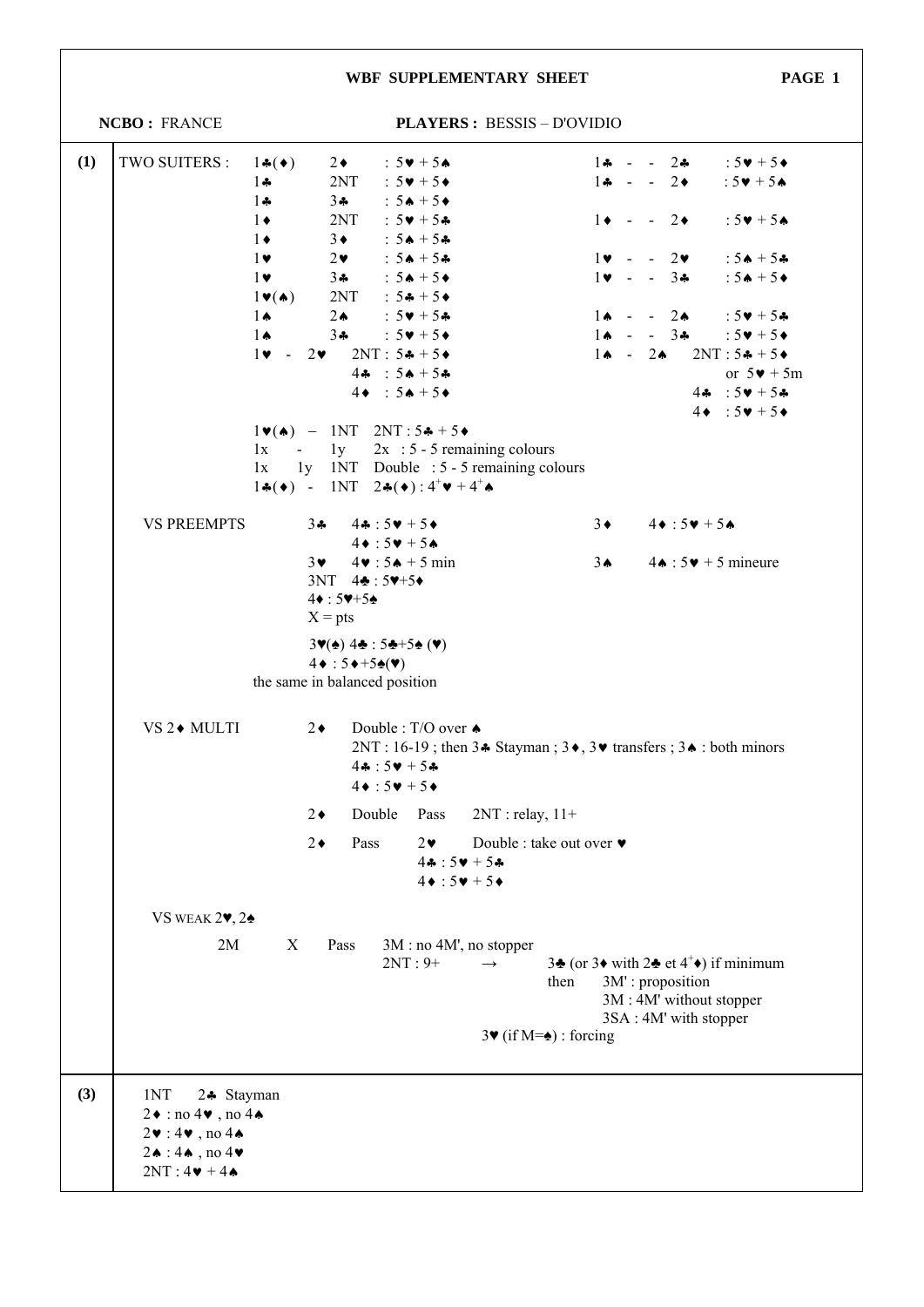|     |                                                                                                                                                                                                                                                                                                           |                                                                                                                                                                                                                                 |                                                                                                                   |                                                                                                                                                                                                                                 | WBF SUPPLEMENTARY SHEET                                                                                                                                                                      |  |                                            |                                               |                                      |                              | PAGE 2                    |
|-----|-----------------------------------------------------------------------------------------------------------------------------------------------------------------------------------------------------------------------------------------------------------------------------------------------------------|---------------------------------------------------------------------------------------------------------------------------------------------------------------------------------------------------------------------------------|-------------------------------------------------------------------------------------------------------------------|---------------------------------------------------------------------------------------------------------------------------------------------------------------------------------------------------------------------------------|----------------------------------------------------------------------------------------------------------------------------------------------------------------------------------------------|--|--------------------------------------------|-----------------------------------------------|--------------------------------------|------------------------------|---------------------------|
|     | <b>NCBO: FRANCE</b>                                                                                                                                                                                                                                                                                       |                                                                                                                                                                                                                                 | <b>PLAYERS: BESSIS - D'OVIDIO</b>                                                                                 |                                                                                                                                                                                                                                 |                                                                                                                                                                                              |  |                                            |                                               |                                      |                              |                           |
| (4) | MODIFIED RUBENSOHL                                                                                                                                                                                                                                                                                        |                                                                                                                                                                                                                                 |                                                                                                                   |                                                                                                                                                                                                                                 |                                                                                                                                                                                              |  |                                            |                                               |                                      |                              |                           |
|     | By exemple, over 24 overcall :<br>1NT<br>$2 \triangle$                                                                                                                                                                                                                                                    | Double : $t/o$<br>2NT : transfer for $\clubsuit$<br>34 : transfer for $\triangleleft$<br>$3 \cdot :$ transfer for $\bullet$<br>$3\blacktriangleright$ : Stayman with $\blacktriangle$ stopper<br>3↑ : Stayman without ◆ stopper |                                                                                                                   |                                                                                                                                                                                                                                 |                                                                                                                                                                                              |  |                                            |                                               |                                      |                              |                           |
| (5) | 2.4 DRURY: after an opening of $1\blacktriangleright$ or $1\blacktriangle$ in $3^{rd}$ or $4^{th}$ seat, the response of $2\blacktriangleright$ shows either $\blacktriangleright$ (il follows by $3\blacktriangleright$ ),<br>either fit at least by 3 cards in the opening major and about 10-11 points |                                                                                                                                                                                                                                 |                                                                                                                   |                                                                                                                                                                                                                                 |                                                                                                                                                                                              |  |                                            |                                               |                                      |                              |                           |
|     |                                                                                                                                                                                                                                                                                                           | - or Pass Pass<br>$2 - 1$<br>Pass                                                                                                                                                                                               | Pass<br>Pass                                                                                                      | $1 \blacktriangledown(\blacktriangle)$                                                                                                                                                                                          | $2\blacktriangledown(\blacktriangle)$ : weak opening                                                                                                                                         |  |                                            |                                               |                                      |                              |                           |
| (6) | Vs unusual 2NT:                                                                                                                                                                                                                                                                                           | $1 \vee (\spadesuit)$                                                                                                                                                                                                           | 2NT                                                                                                               |                                                                                                                                                                                                                                 | 3. $\bullet$ : $\bullet$ , game forcing<br>$3 \bullet : \bullet$ , game forcing<br>$3\blacktriangleright : \blacktriangleright$ , non forcing<br>$3 \triangle \cdot \triangle$ , non forcing |  |                                            |                                               |                                      |                              |                           |
| (7) | 1NT<br>$1\bullet$ ( $\bullet$ )<br>1NT<br>Pass<br>Pass<br>$1\bullet(\bullet)$<br>Pass<br>Pass<br>Double : take out for majors<br>Double : take out for majors                                                                                                                                             |                                                                                                                                                                                                                                 |                                                                                                                   |                                                                                                                                                                                                                                 |                                                                                                                                                                                              |  |                                            |                                               |                                      |                              |                           |
|     | 1x<br>1y                                                                                                                                                                                                                                                                                                  | 3y: I have the Ace of y                                                                                                                                                                                                         |                                                                                                                   |                                                                                                                                                                                                                                 |                                                                                                                                                                                              |  |                                            |                                               |                                      |                              |                           |
|     | 1x<br>3y                                                                                                                                                                                                                                                                                                  | 4y: Blackwood                                                                                                                                                                                                                   |                                                                                                                   |                                                                                                                                                                                                                                 |                                                                                                                                                                                              |  |                                            |                                               |                                      |                              |                           |
|     | $1\bullet$<br>$1 -$                                                                                                                                                                                                                                                                                       | $1 \spadesuit : 5 \spadesuit$<br>$1\bullet$                                                                                                                                                                                     | Double: $4 \spadesuit$                                                                                            |                                                                                                                                                                                                                                 |                                                                                                                                                                                              |  |                                            |                                               |                                      |                              |                           |
| (8) | 1x<br>Pass<br>1NT<br>Pass                                                                                                                                                                                                                                                                                 | Pass<br>1y<br>2. • : relay, the opener must bid 2 $\bullet$ ; then the responser describes his hand<br>$2\bullet$ : game forcing relay                                                                                          |                                                                                                                   |                                                                                                                                                                                                                                 |                                                                                                                                                                                              |  |                                            |                                               |                                      |                              |                           |
| (9) | <b>DOUBLES</b>                                                                                                                                                                                                                                                                                            | a) Negative doubles :                                                                                                                                                                                                           |                                                                                                                   | $-1+$<br>$1\spadesuit$<br>$2 -$<br>$-1\bullet$<br>$4 -$<br>$-1\blacktriangledown$                                                                                                                                               | Double<br>Double<br>Double                                                                                                                                                                   |  | $1\bullet$<br>$\mathbf{I}$ v<br>$1\bullet$ | $2 \triangle$<br>3♥<br>4Ѧ                     | Double<br>Double<br>Double           |                              |                           |
|     |                                                                                                                                                                                                                                                                                                           | b) Responsive doubles                                                                                                                                                                                                           | $-1$ $\bullet$<br>$-1$ $\bullet$<br>$1 \spadesuit$<br>- 1∻<br>Double<br>$-1$ $\bullet$<br>Double<br>$2\spadesuit$ | Double $2\spadesuit$<br>Double $3(4)$ $\spadesuit$<br>Double<br>Pass Pass                                                                                                                                                       | Double<br>$2 \triangle$<br>Double                                                                                                                                                            |  | Double (but no forcing)                    |                                               |                                      |                              |                           |
|     |                                                                                                                                                                                                                                                                                                           | c) Informative doubles                                                                                                                                                                                                          |                                                                                                                   | - Double of some artificial bids as                                                                                                                                                                                             |                                                                                                                                                                                              |  |                                            | $-1NT$<br>$-1NT$<br>$-1+$<br>4x<br>- Cue bids | Pass<br>Pass<br>$4\bullet$<br>Double | $2 -$<br>$2 \cdot *$<br>Pass | Double<br>Double<br>Passe |
|     |                                                                                                                                                                                                                                                                                                           |                                                                                                                                                                                                                                 |                                                                                                                   | - Double from the opener when overcall, or when defense is fitted or<br>when preempt<br>- When overcall on 1NT or 2NT opening<br>- When overcall on $2 \cdot \text{or } 2 \cdot \text{ opening}$<br>$1NT$ 2y<br>Double<br>$-1x$ |                                                                                                                                                                                              |  |                                            |                                               |                                      |                              |                           |
|     |                                                                                                                                                                                                                                                                                                           | d) Optionnal doubles                                                                                                                                                                                                            |                                                                                                                   | - When overcall on 1NT or 2NT opening<br>- Some responsive doubles<br>- Some negative doubles (when preempt overcall)<br>- Some take out doubles as :                                                                           |                                                                                                                                                                                              |  |                                            | Double<br>Pass<br>1NT<br>Pass                 | 1y<br>Pass                           | Pass<br>Double               |                           |

┑